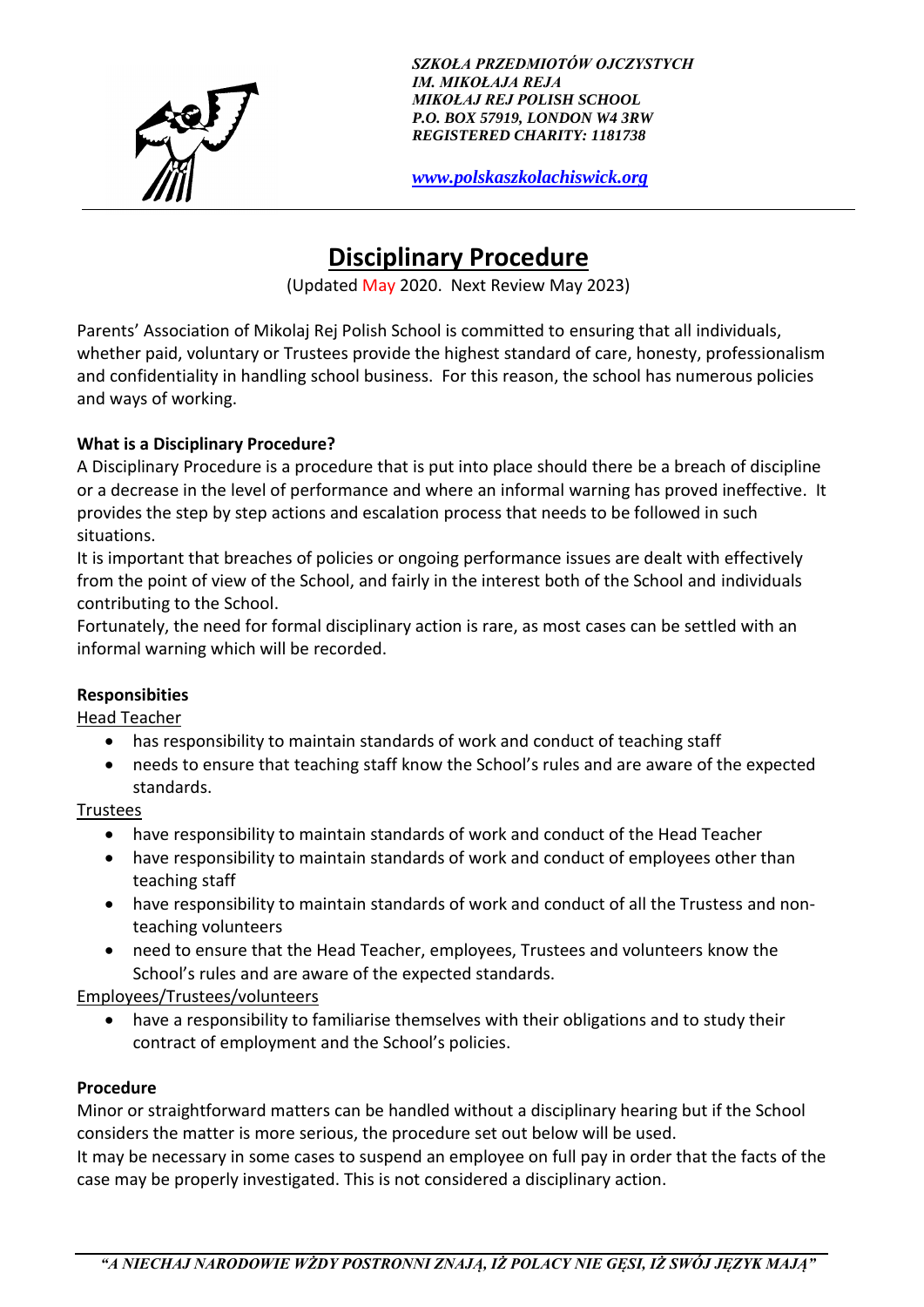## Disciplinary Committee

A disciplinary committee will be set up for all disciplinary hearings, made up from appropriate individuals depending on who is being disciplined.

The Disciplinary Committee will gather information regarding the case. Once the facts have been investigated the Disciplinary Committee will interview the employee (except where the individual is absent without authority), and observe the following procedure.

The individual will be:-

- advised he/she is the subject of disciplinary action in advance of the hearing
- given particulars of the alleged complaint in advance of the hearing
- told of his/her statutory right to be accompanied by a work colleague to the hearing
- given the opportunity of seeing/hearing all of the evidence of the alleged complaint
- given full opportunity to deny any part of the allegation against him/her and to state his/her case
- given the opportunity to provide evidence including the testimony of witnesses in his/her defence or in mitigation.

Where the above procedure cannot be followed by reason of the individual's absence without authority, the Disciplinary Committee will satisfy themselves to the best of their ability that they are in possession of the full facts.

The Disciplinary Committee will decide whether the individual has behaved in a way contrary to the School's requirements, and if so, will determine the penalty, which will be one of the penalties set out in the Penalty section below. If the penalty is a verbal warning, the matter is closed.

## Confirming Authority

A Confirming Authority needs to be appointed, if the penalty is anything other than a verbal warning. A Confirming Authority would be a senior Trustee member. The Confirming Authority will review the case and decide whether to confirm or amend the penalty decided upon by the Disciplinary committee.

The individual shall be advised of the decision and of his/her rights of appeal. These are tabulated in the Appeals section.

#### Appeal Panel

The Appeal Panel is composed of the Chair and another Trustee, none of whom have been involved in either the Disciplinary Committee or Confirming Committee.

#### **Penalties**

If the individual is found to have committed the infringement and/or behaved in a way contrary to the Company's requirements, the appropriate penalty will be one of the following:

#### Verbal Warning

In the case of a minor infringement the individual will be given a verbal warning. The individual will be advised of the reason for this warning, that it constitutes the first step of the disciplinary procedure and of their right of appeal. A note of the verbal warning will be kept but will be disregarded for disciplinary purposes after 12 months.

#### Written Warning

If there is no improvement or if the infringement is regarded as more serious, the individual will be given a formal written warning (by-passing the verbal warning if appropriate) giving details of the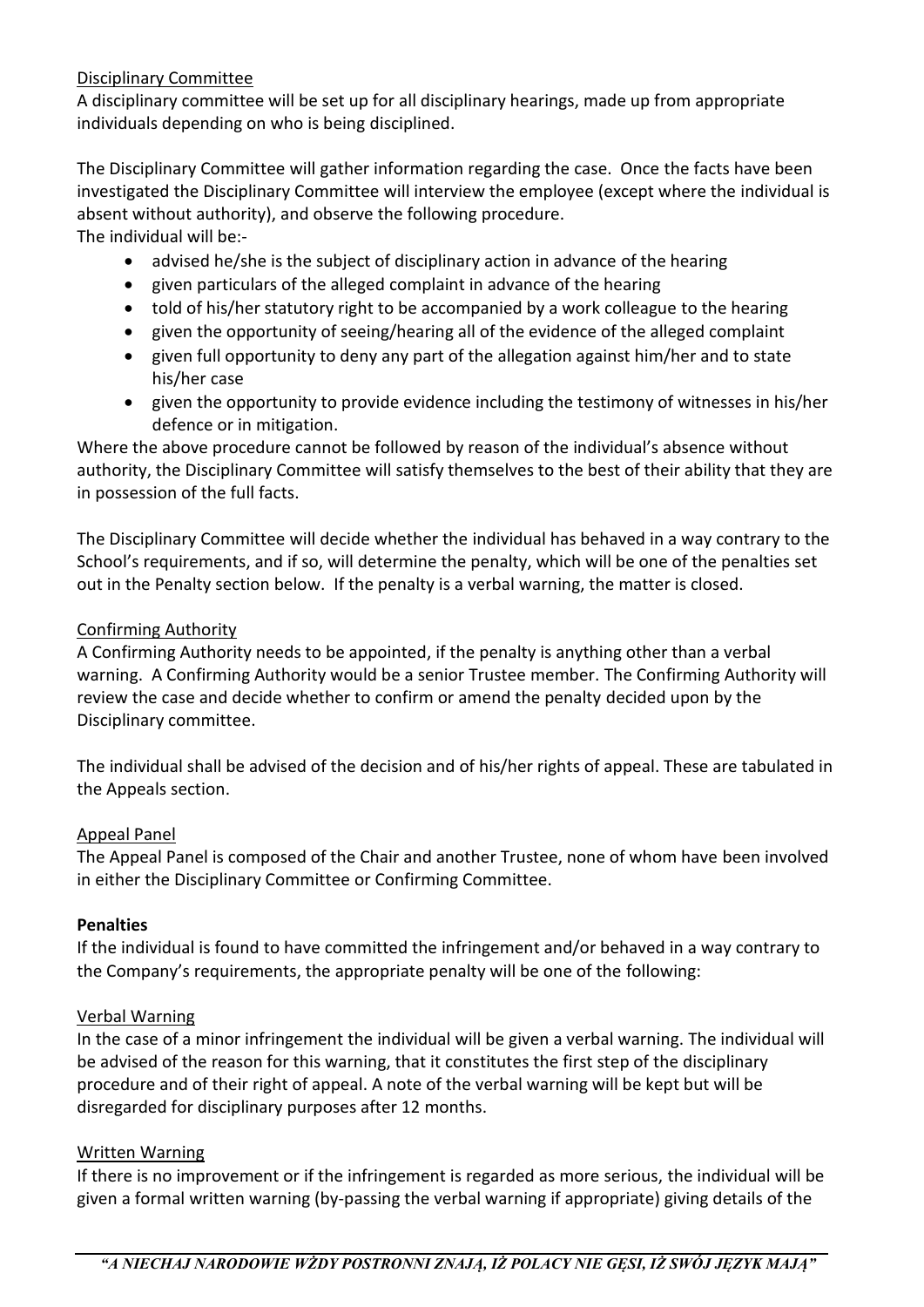complaint, the improvement or change in behaviour required, the timescale allowed for this, the right of appeal and that a final written warning may be considered if there is no sustained satisfactory improvement or change. A copy of the written warning will be kept but will be disregarded for disciplinary purposes after 12 months from issue.

## Final written warning

Where there is a failure to improve or change behaviour during the period of a prior warning, or where the infringement is sufficiently serious, the individual will normally be given a final written warning which may include demotion and/or change of duties and/or reduction in salary if appropriate. It will give details of the infringement, warn the individual that a failure to improve or modify behaviour may lead to dismissal and their right to appeal. The final written warning will be disregarded for disciplinary purposes after 12 months from issue.

## Dismissal

If the individual's conduct or performance still fails to improve, or in the case of serious infringement, the final step of the disciplinary procedure is dismissal. In these circumstances, the individual will be informed of the reasons for the dismissal, the date on which their employment with the School will terminate, the appropriate period of notice (or pay in lieu of notice) and information on their right of appeal, including how to make the appeal and to whom. The decision to dismiss will be confirmed in writing. If the individual has one year's continuous service or more then they may request a "written statement of particulars of reasons for dismissal". The school may be required to notify the authorities of the dismissal and the circumstances in which it has occurred.

## **Appeal Procedure**

The individual has the right to appeal against any decisions made under the Penalties section. Appeals must be in writing and be sent to the Chair of Trustees within five working days of the employee receiving the letter setting out the penalty. The appeal should state the grounds on which the individual believes an appeal is justified.

# **Examples of Infringements**

# Minor Infringements

Any breach of the policies of the School may be treated as an infringement under this Policy, depending on the circumstances. The following are only examples of "minor infringements" which will normally be regarded in the first instance as less serious and handled separately by a verbal warning from the School.

- unsatisfactory attendance
- lateness without an adequate cause
- disorderly or improper conduct of a minor nature
- breach of rules of a minor nature
- unsatisfactory performance of a minor nature.

This list is not to be regarded as exhaustive.

#### Serious Infringements

The following are only examples of "serious infringements" which will warrant a more severe penalty than provided for in the above section, and can result in dismissal with notice, either with or without a warning, where the School considers this appropriate:-

- persistence in any of the infringements mentioned in the above section
- failure to comply with an instruction, whether written or verbal
- the consumption of alcohol on the School's premises other than on an authorised occasion
- negligence resulting in minor loss, damage or injury